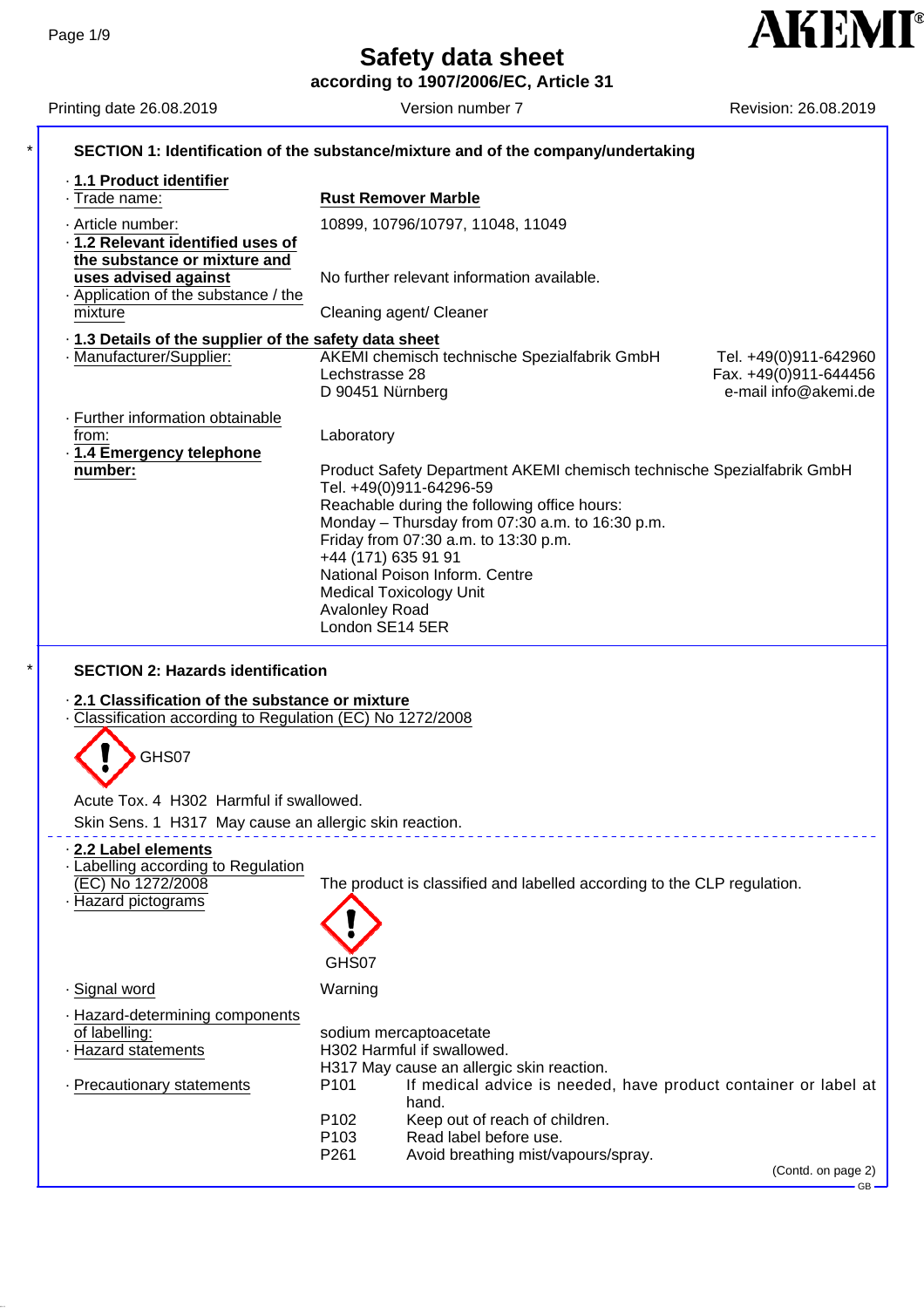**according to 1907/2006/EC, Article 31**

Printing date 26.08.2019 <br>
Version number 7 Revision: 26.08.2019

**AKEMI®** 

| <b>Trade name: Rust Remover Marble</b>                                                                                       |                                                                                                                                                                                                                                                                                                                                                                                                                                                                                                        |                    |
|------------------------------------------------------------------------------------------------------------------------------|--------------------------------------------------------------------------------------------------------------------------------------------------------------------------------------------------------------------------------------------------------------------------------------------------------------------------------------------------------------------------------------------------------------------------------------------------------------------------------------------------------|--------------------|
| 2.3 Other hazards<br>Results of PBT and vPvB assessment<br>$PBT$ :<br>$\cdot$ vPvB:                                          | P280<br>Wear protective gloves/protective clothing/eye protection/face<br>protection.<br>P301+P312 IF SWALLOWED: Call a POISON CENTER/doctor if you feel<br>unwell.<br>P302+P352 IF ON SKIN: Wash with plenty of water.<br>P333+P313 If skin irritation or rash occurs: Get medical advice/attention.<br>P405<br>Store locked up.<br>Dispose of contents/container in accordance with local/regional/<br>P <sub>501</sub><br>national/international regulations.<br>Not applicable.<br>Not applicable. | (Contd. of page 1) |
| <b>SECTION 3: Composition/information on ingredients</b><br>3.2 Chemical characterisation: Mixtures                          |                                                                                                                                                                                                                                                                                                                                                                                                                                                                                                        |                    |
| - Description:                                                                                                               | Mixture of substances listed below with nonhazardous additions.                                                                                                                                                                                                                                                                                                                                                                                                                                        |                    |
| · Dangerous components:                                                                                                      |                                                                                                                                                                                                                                                                                                                                                                                                                                                                                                        |                    |
| CAS: 367-51-1<br>EINECS: 206-696-4<br>Reg.nr.: 01-2119968564-24                                                              | sodium mercaptoacetate<br>Acute Tox. 3, H301; Acute Tox. 3, H311<br><b>Met. Corr.1, H290</b><br>Skin Sens. 1, H317                                                                                                                                                                                                                                                                                                                                                                                     | 12.5-25%           |
| CAS: 1336-21-6<br>EINECS: 215-647-6<br>Index number: 007-001-01-2<br>Reg.nr.: 01-2119488876-14                               | ammonia<br>Skin Corr. 1B, H314<br>Aquatic Acute 1, H400<br>$\bigcirc$ STOT SE 3, H335                                                                                                                                                                                                                                                                                                                                                                                                                  | $1\%$              |
|                                                                                                                              | - Regulation (EC) No 648/2004 on detergents / Labelling for contents                                                                                                                                                                                                                                                                                                                                                                                                                                   |                    |
| BENZISOTHIAZOLINONE, METHYLISOTHIAZOLINONE                                                                                   |                                                                                                                                                                                                                                                                                                                                                                                                                                                                                                        | 5%                 |
| · Additional information:                                                                                                    | For the wording of the listed hazard phrases refer to section 16.                                                                                                                                                                                                                                                                                                                                                                                                                                      |                    |
| <b>SECTION 4: First aid measures</b><br>4.1 Description of first aid measures<br>General information:<br>· After inhalation: | Immediately remove any clothing soiled by the product.<br>Symptoms of poisoning may even occur after several hours; therefore medical<br>observation for at least 48 hours after the accident.<br>Supply fresh air and to be sure call for a doctor.<br>In case of unconsciousness place patient stably in side position for                                                                                                                                                                           |                    |
| · After skin contact:<br>· After eye contact:<br>· After swallowing:<br>4.2 Most important symptoms                          | transportation.<br>Immediately wash with water and soap and rinse thoroughly.<br>Rinse opened eye for several minutes under running water. Then consult a<br>doctor.<br>Call for a doctor immediately.                                                                                                                                                                                                                                                                                                 |                    |
| and effects, both acute and<br>delayed                                                                                       | Gastric or intestinal disorders<br>Acidosis                                                                                                                                                                                                                                                                                                                                                                                                                                                            |                    |
| · Information for doctor:                                                                                                    | Symptoms in intoxication with acids:<br>In case of oral intake symptoms depend on concentration and acidity of<br>incorporated acid, and are corrosive eschar in mouth and throat, vomitting,<br>severe dysphagia, shock and coma. Therapy measures: drink plenty of water.<br>Administer 20 g Magnesia usta in milk oral; no hydrogen carbonate oral; pain<br>relief measures; in indication of acidosis infusion of sodium hydrogencarbonate<br>solution(5%).                                        | (Contd. on page 3) |
|                                                                                                                              |                                                                                                                                                                                                                                                                                                                                                                                                                                                                                                        | $GB -$             |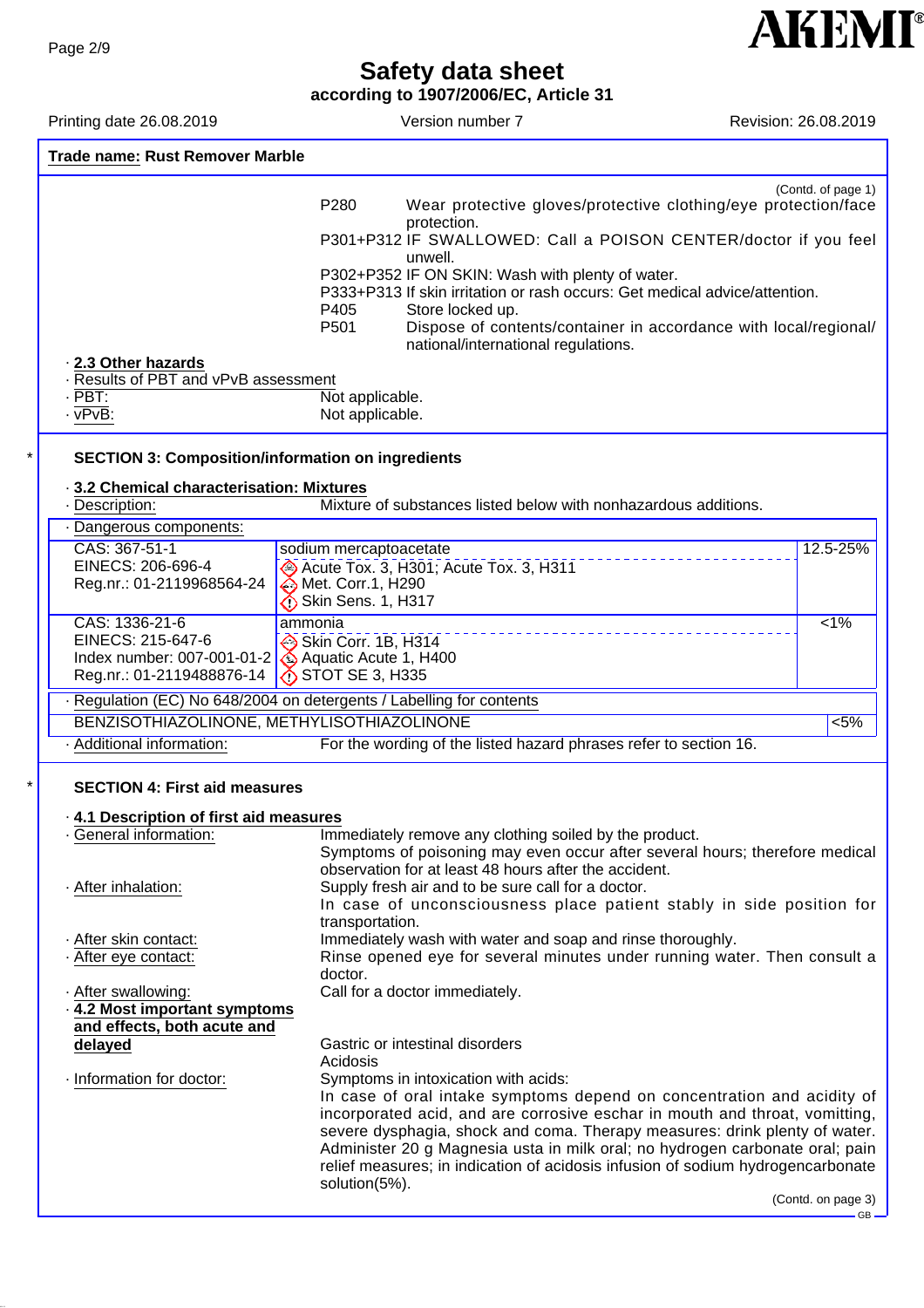**according to 1907/2006/EC, Article 31**



Printing date 26.08.2019 Version number 7 Printing date 26.08.2019

|                                                                    | <b>Trade name: Rust Remover Marble</b>                                                         |                                                                                                                                                                |  |
|--------------------------------------------------------------------|------------------------------------------------------------------------------------------------|----------------------------------------------------------------------------------------------------------------------------------------------------------------|--|
|                                                                    | . 4.3 Indication of any immediate<br>medical attention and special<br>treatment needed         | (Contd. of page 2)<br>No further relevant information available.                                                                                               |  |
|                                                                    |                                                                                                |                                                                                                                                                                |  |
|                                                                    | <b>SECTION 5: Firefighting measures</b>                                                        |                                                                                                                                                                |  |
|                                                                    | ⋅ 5.1 Extinguishing media<br>· Suitable extinguishing agents:                                  | CO2, powder or water spray. Fight larger fires with water spray or alcohol<br>resistant foam.                                                                  |  |
|                                                                    | .5.2 Special hazards arising from<br>the substance or mixture<br>· 5.3 Advice for firefighters | Formation of toxic gases is possible during heating or in case of fire.                                                                                        |  |
|                                                                    | · Protective equipment:                                                                        | Do not inhale explosion gases or combustion gases.<br>Mount respiratory protective device.                                                                     |  |
|                                                                    | <b>SECTION 6: Accidental release measures</b>                                                  |                                                                                                                                                                |  |
|                                                                    | 6.1 Personal precautions,                                                                      |                                                                                                                                                                |  |
|                                                                    | protective equipment and<br>emergency procedures                                               | Particular danger of slipping on leaked/spilled product.<br>Wear protective equipment. Keep unprotected persons away.                                          |  |
|                                                                    | .6.2 Environmental precautions:                                                                | Do not allow product to reach sewage system or any water course.<br>Inform respective authorities in case of seepage into water course or sewage<br>system.    |  |
|                                                                    |                                                                                                | Dilute with plenty of water.<br>Do not allow to enter sewers/ surface or ground water.                                                                         |  |
|                                                                    | 6.3 Methods and material for<br>containment and cleaning up:                                   | Absorb with liquid-binding material (sand, diatomite, acid binders, universal                                                                                  |  |
|                                                                    |                                                                                                | binders, sawdust).                                                                                                                                             |  |
|                                                                    |                                                                                                | Dispose contaminated material as waste according to item 13.<br>Ensure adequate ventilation.                                                                   |  |
|                                                                    | .6.4 Reference to other sections                                                               | See Section 7 for information on safe handling.<br>See Section 8 for information on personal protection equipment.<br>See Section 13 for disposal information. |  |
|                                                                    | <b>SECTION 7: Handling and storage</b>                                                         |                                                                                                                                                                |  |
|                                                                    | · 7.1 Precautions for safe                                                                     |                                                                                                                                                                |  |
|                                                                    | handling                                                                                       | Keep receptacles tightly sealed.<br>Ensure good ventilation/exhaustion at the workplace.<br>Prevent formation of aerosols.                                     |  |
|                                                                    | · Information about fire - and<br>explosion protection:                                        | No special measures required.                                                                                                                                  |  |
| · 7.2 Conditions for safe storage, including any incompatibilities |                                                                                                |                                                                                                                                                                |  |
|                                                                    | · Storage:<br>Requirements to be met by                                                        |                                                                                                                                                                |  |
|                                                                    | storerooms and receptacles:<br>Information about storage in one                                | Store only in the original receptacle.                                                                                                                         |  |
|                                                                    | common storage facility:                                                                       | Do not store together with reducing agents, heavy-metal compounds, acids and<br>alkalis.                                                                       |  |
|                                                                    | - Further information about storage<br>conditions:                                             | Protect from frost.                                                                                                                                            |  |
|                                                                    | · 7.3 Specific end use(s)                                                                      | No further relevant information available.<br>(Contd. on page 4)                                                                                               |  |
|                                                                    |                                                                                                | $GB -$                                                                                                                                                         |  |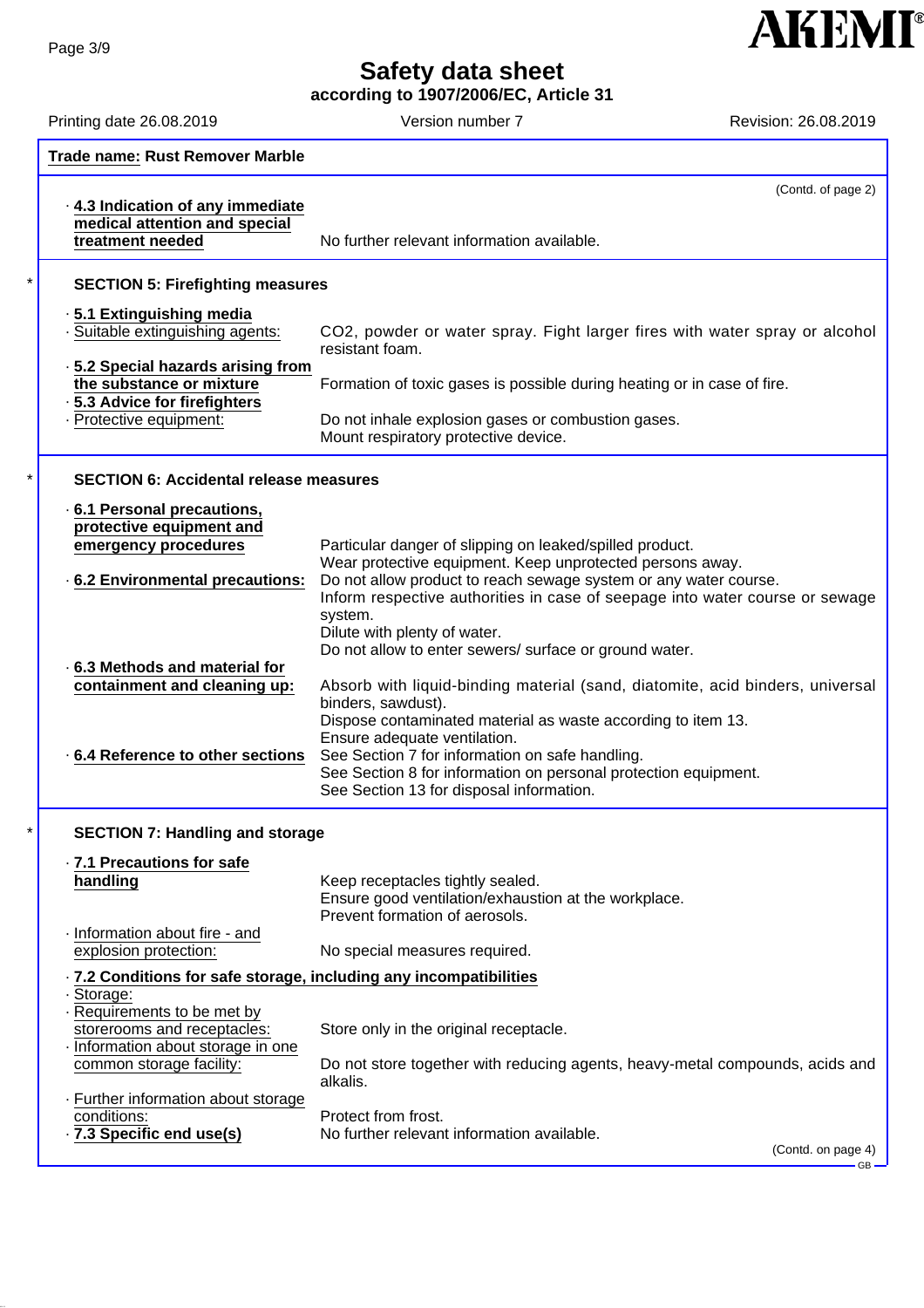**according to 1907/2006/EC, Article 31**

Printing date 26.08.2019 **Version number 7** Revision: 26.08.2019 **Revision: 26.08.2019** 

**AKEMI®** 

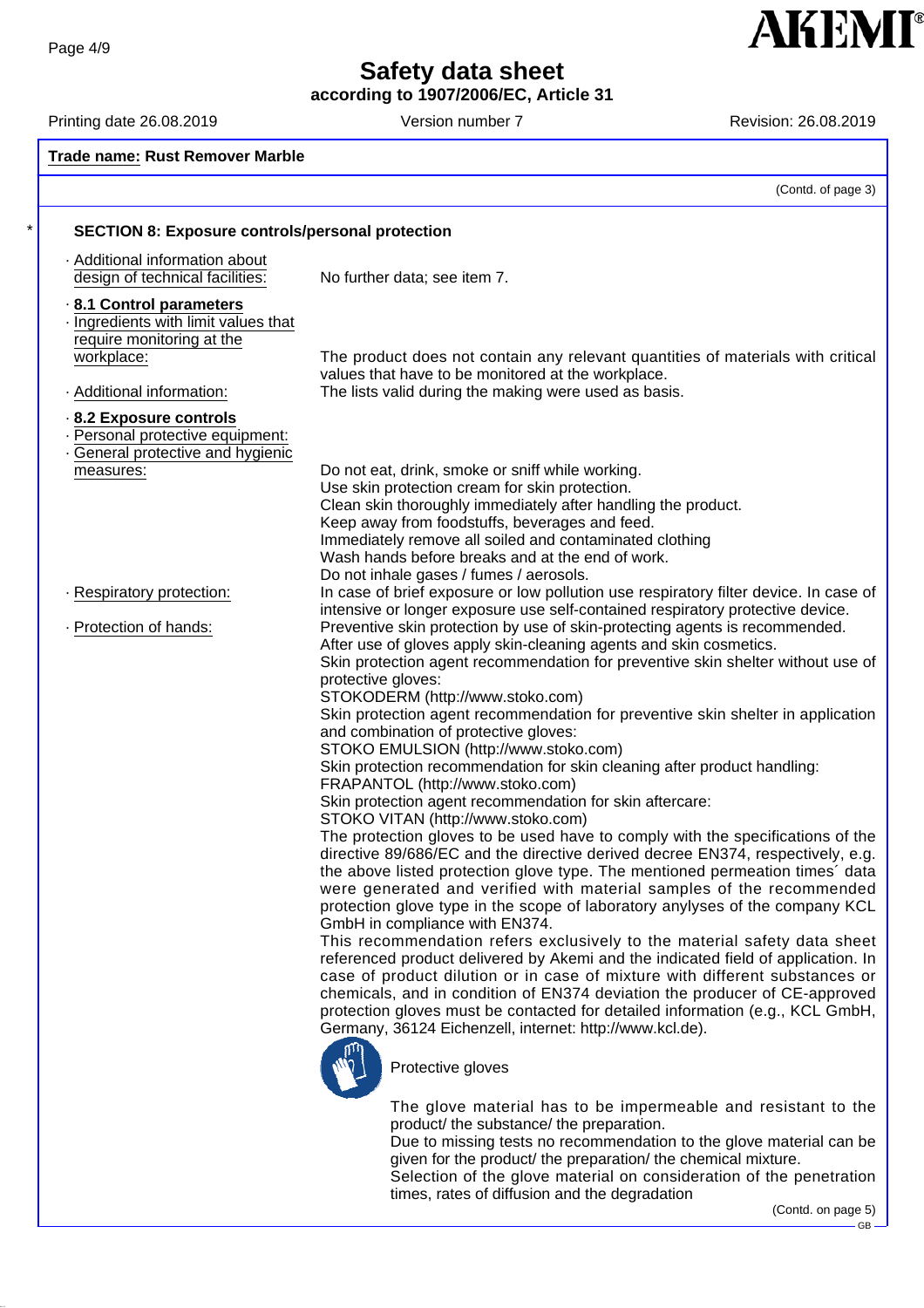**according to 1907/2006/EC, Article 31**

Printing date 26.08.2019 Version number 7 Revision: 26.08.2019

**AKEMI®** 

| <b>Trade name: Rust Remover Marble</b>                    |                                                                                                                                                                 |
|-----------------------------------------------------------|-----------------------------------------------------------------------------------------------------------------------------------------------------------------|
|                                                           | (Contd. of page 4)                                                                                                                                              |
| · Material of gloves                                      | Butyl rubber, BR                                                                                                                                                |
|                                                           | Nitrile rubber, NBR                                                                                                                                             |
|                                                           | Fluorocarbon rubber (Viton)                                                                                                                                     |
|                                                           | Chloroprene rubber, CR                                                                                                                                          |
|                                                           | The selection of the suitable gloves does not only depend on the material, but                                                                                  |
|                                                           | also on further marks of quality and varies from manufacturer to manufacturer.                                                                                  |
|                                                           | As the product is a preparation of several substances, the resistance of the<br>glove material can not be calculated in advance and has therefore to be checked |
|                                                           | prior to the application.                                                                                                                                       |
| - Penetration time of glove material                      | Value for the permeation: Level $\leq$ 6; 480 min                                                                                                               |
|                                                           | The exact break trough time has to be found out by the manufacturer of the                                                                                      |
|                                                           | protective gloves and has to be observed.                                                                                                                       |
| . For the permanent contact gloves                        |                                                                                                                                                                 |
| made of the following materials are                       |                                                                                                                                                                 |
| suitable:                                                 | Butyl rubber, BR                                                                                                                                                |
|                                                           | Butoject (KCL, Art_No. 897, 898)                                                                                                                                |
|                                                           | Nitrile rubber, NBR                                                                                                                                             |
|                                                           | Camatril (KCL, Art_No. 730, 731, 732, 733)                                                                                                                      |
|                                                           | Fluorocarbon rubber (Viton)                                                                                                                                     |
|                                                           | Vitoject (KCL, Art_No. 890)<br>Chloroprene rubber, CR                                                                                                           |
|                                                           | Camapren (KCL, Art_No. 720, 722, 726)                                                                                                                           |
| . As protection from splashes gloves                      |                                                                                                                                                                 |
| made of the following materials are                       |                                                                                                                                                                 |
| suitable:                                                 | Nitrile rubber, NBR                                                                                                                                             |
|                                                           | Camatril (KCL, 730, 731, 732, 733)                                                                                                                              |
|                                                           | Chloroprene rubber, CR                                                                                                                                          |
|                                                           | Camapren (KCL, Art_No. 720, 722, 726)                                                                                                                           |
| · Not suitable are gloves made of                         |                                                                                                                                                                 |
| the following materials:                                  | Leather gloves                                                                                                                                                  |
|                                                           | Strong material gloves                                                                                                                                          |
| · Eye protection:                                         | Goggles recommended during refilling                                                                                                                            |
| · Body protection:                                        | Protective work clothing                                                                                                                                        |
|                                                           |                                                                                                                                                                 |
| <b>SECTION 9: Physical and chemical properties</b>        |                                                                                                                                                                 |
| 9.1 Information on basic physical and chemical properties |                                                                                                                                                                 |
| General Information                                       |                                                                                                                                                                 |
| · Appearance:                                             |                                                                                                                                                                 |
| Form:                                                     | Liquid                                                                                                                                                          |
| Colour:<br>· Odour:                                       | Yellow-brown<br><b>Sulfurous</b>                                                                                                                                |
| · Odour threshold:                                        | Not determined.                                                                                                                                                 |
|                                                           |                                                                                                                                                                 |
| · pH-value at 20 °C:                                      | 9                                                                                                                                                               |

· Change in condition Melting point/freezing point: Undetermined. Initial boiling point and boiling range: 100 °C · Flash point: Not applicable. · Decomposition temperature: Not determined. · Auto-ignition temperature: Product is not selfigniting. · Explosive properties: Product does not present an explosion hazard. · Explosion limits: Lower: Not determined.

(Contd. on page 6)

GB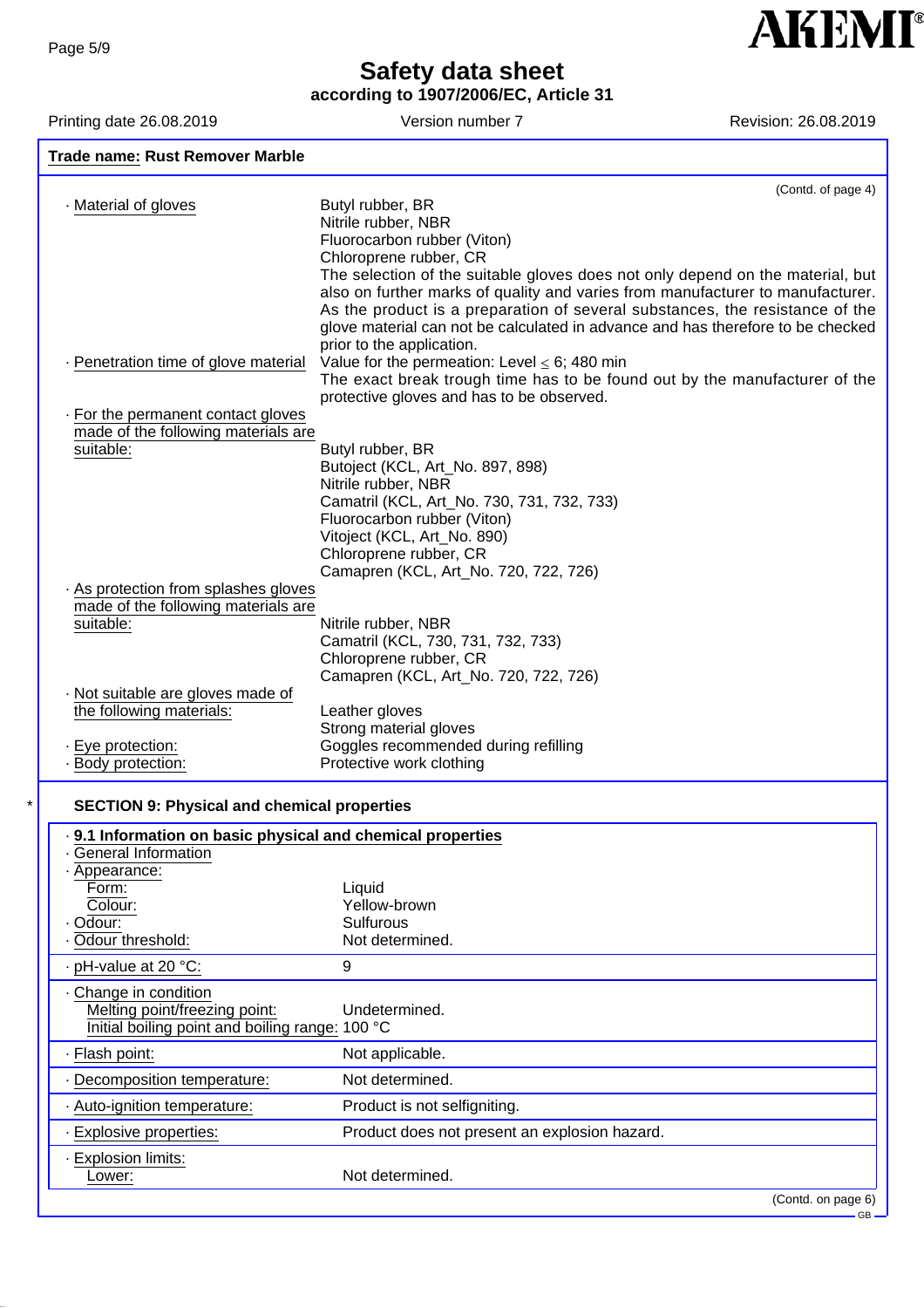**according to 1907/2006/EC, Article 31**

Printing date 26.08.2019 <br>
Version number 7 Revision: 26.08.2019

**AKEMI®** 

٦

ັ້<br>— GB −

|                                                                                                                                                                                                                           |                                       | (Contd. of page 5)                                                                                                                                                                                         |
|---------------------------------------------------------------------------------------------------------------------------------------------------------------------------------------------------------------------------|---------------------------------------|------------------------------------------------------------------------------------------------------------------------------------------------------------------------------------------------------------|
| Upper:                                                                                                                                                                                                                    |                                       | Not determined.                                                                                                                                                                                            |
| · Vapour pressure at 20 °C:                                                                                                                                                                                               |                                       | 23 hPa                                                                                                                                                                                                     |
| Density at 20 °C:                                                                                                                                                                                                         |                                       | $1.1$ g/cm <sup>3</sup>                                                                                                                                                                                    |
| · Relative density                                                                                                                                                                                                        |                                       | Not determined.                                                                                                                                                                                            |
| · Vapour density                                                                                                                                                                                                          |                                       | Not determined.                                                                                                                                                                                            |
| - Evaporation rate                                                                                                                                                                                                        |                                       | Not determined.                                                                                                                                                                                            |
| - Solubility in / Miscibility with<br>water:                                                                                                                                                                              |                                       |                                                                                                                                                                                                            |
|                                                                                                                                                                                                                           |                                       | Fully miscible.                                                                                                                                                                                            |
| - Partition coefficient: n-octanol/water:                                                                                                                                                                                 |                                       | Not determined.                                                                                                                                                                                            |
| · Viscosity:<br>Dynamic:                                                                                                                                                                                                  |                                       | Not determined.                                                                                                                                                                                            |
| Kinematic:                                                                                                                                                                                                                |                                       | Not determined.                                                                                                                                                                                            |
| · Solvent content:                                                                                                                                                                                                        |                                       |                                                                                                                                                                                                            |
| Organic solvents:                                                                                                                                                                                                         |                                       | 0.0%                                                                                                                                                                                                       |
| Water:                                                                                                                                                                                                                    |                                       | 81.3%                                                                                                                                                                                                      |
| 9.2 Other information                                                                                                                                                                                                     |                                       | No further relevant information available.                                                                                                                                                                 |
| · 10.3 Possibility of hazardous<br>reactions<br>· 10.4 Conditions to avoid                                                                                                                                                |                                       | Reacts with alkali and metals.<br>Reacts with strong oxidising agents.<br>Reacts with metals forming hydrogen.<br>No further relevant information available.<br>No further relevant information available. |
| · 10.5 Incompatible materials:<br>· 10.6 Hazardous decomposition                                                                                                                                                          |                                       |                                                                                                                                                                                                            |
| products:                                                                                                                                                                                                                 |                                       | Phosphorus oxides (e.g. P2O5)<br>Irritant gases/vapours                                                                                                                                                    |
| <b>SECTION 11: Toxicological information</b><br>· 11.1 Information on toxicological effects<br>- Acute toxicity<br>. LD/LC50 values relevant for classification:<br><b>ATE (Acute Toxicity Estimates)</b><br>Oral<br>LD50 | 272-1,088 mg/kg (rat)                 | Harmful if swallowed.                                                                                                                                                                                      |
| Dermal LD50                                                                                                                                                                                                               | 5,440-10,880 mg/kg (rat)              |                                                                                                                                                                                                            |
| 367-51-1 sodium mercaptoacetate                                                                                                                                                                                           |                                       |                                                                                                                                                                                                            |
| Oral<br><b>LD50</b>                                                                                                                                                                                                       |                                       | 50-200 mg/kg (rat) (OECD 423)                                                                                                                                                                              |
| <b>NOEL</b>                                                                                                                                                                                                               |                                       | 75 mg/kg (rat) (OECD 414)                                                                                                                                                                                  |
|                                                                                                                                                                                                                           | NOAEL-Werte 20 mg/kg (rat) (OECD 421) |                                                                                                                                                                                                            |
|                                                                                                                                                                                                                           |                                       |                                                                                                                                                                                                            |
| Dermal LD50                                                                                                                                                                                                               | 1,000-2,000 mg/kg (rat)               |                                                                                                                                                                                                            |
| <b>NOEL</b>                                                                                                                                                                                                               | ≥65 mg/kg (rabbit)                    |                                                                                                                                                                                                            |
|                                                                                                                                                                                                                           | 100 mg/kg (rat)                       |                                                                                                                                                                                                            |
| LC50/48h<br>· Primary irritant effect:                                                                                                                                                                                    |                                       | 880 mg/l (Leuciscus idus) (DIn 38412/15)                                                                                                                                                                   |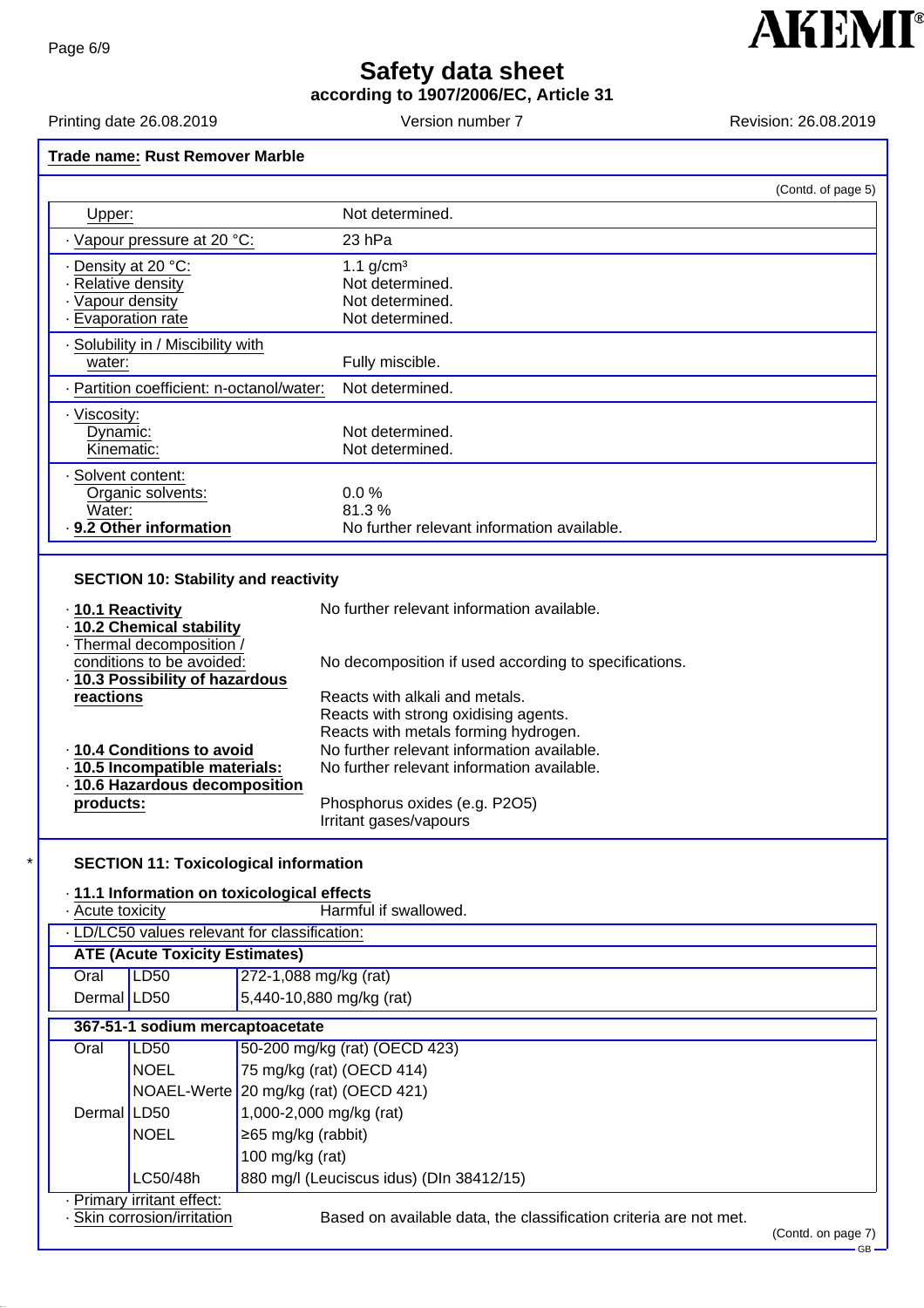**according to 1907/2006/EC, Article 31**

Printing date 26.08.2019 Version number 7 Revision: 26.08.2019

#### **Trade name: Rust Remover Marble**

|                                     |                                                                         | (Contd. of page 6) |
|-------------------------------------|-------------------------------------------------------------------------|--------------------|
| · Serious eye damage/irritation     | Based on available data, the classification criteria are not met.       |                    |
| · Respiratory or skin sensitisation | May cause an allergic skin reaction.                                    |                    |
|                                     | CMR effects (carcinogenity, mutagenicity and toxicity for reproduction) |                    |
| . Germ cell mutagenicity            | Based on available data, the classification criteria are not met.       |                    |
| . Carcinogenicity                   | Based on available data, the classification criteria are not met.       |                    |
| - Reproductive toxicity             | Based on available data, the classification criteria are not met.       |                    |
| · STOT-single exposure              | Based on available data, the classification criteria are not met.       |                    |
| STOT-repeated exposure              | Based on available data, the classification criteria are not met.       |                    |
| · Aspiration hazard                 | Based on available data, the classification criteria are not met.       |                    |

#### **SECTION 12: Ecological information**

### · **12.1 Toxicity**

| · Aquatic toxicity:                        |                                                               |                                                                                             |  |  |
|--------------------------------------------|---------------------------------------------------------------|---------------------------------------------------------------------------------------------|--|--|
|                                            | 367-51-1 sodium mercaptoacetate                               |                                                                                             |  |  |
|                                            |                                                               | EC50/48h 38 mg/l (daphnia magna) (Methode: 84/449/EWG)                                      |  |  |
|                                            | EC50/72h 13 mg/l (Pseudokirchneriella subcapitata) (OECD 201) |                                                                                             |  |  |
|                                            | LC50/96h >100 mg/l (Oncorhynchus mykiss) (OECD 203)           |                                                                                             |  |  |
| 1336-21-6 ammonia                          |                                                               |                                                                                             |  |  |
| <b>EC50</b>                                | 2 mg/l (Photobac. phosphoreum)                                |                                                                                             |  |  |
|                                            | EC50/48h 25.4 mg/l (daphnia magna)                            |                                                                                             |  |  |
|                                            | LC50/96h 0.26-4.6 mg/l (lepomis macrochirus)                  |                                                                                             |  |  |
|                                            | 0.16-1.1 mg/l (Oncorhynchus mykiss)                           |                                                                                             |  |  |
|                                            | 0.75-3.4 mg/l (pimephales promelas)                           |                                                                                             |  |  |
| · 12.2 Persistence and                     |                                                               |                                                                                             |  |  |
| degradability                              |                                                               | No further relevant information available.                                                  |  |  |
|                                            | · 12.3 Bioaccumulative potential                              | No further relevant information available.                                                  |  |  |
| 12.4 Mobility in soil                      |                                                               | No further relevant information available.                                                  |  |  |
|                                            | · Additional ecological information:                          |                                                                                             |  |  |
| General notes:                             |                                                               | Do not allow undiluted product or large quantities of it to reach ground water,             |  |  |
|                                            |                                                               | water course or sewage system.                                                              |  |  |
|                                            |                                                               | Must not reach sewage water or drainage ditch undiluted or unneutralised.                   |  |  |
|                                            |                                                               | Water hazard class 1 (German Regulation) (Self-assessment): slightly<br>hazardous for water |  |  |
| 12.5 Results of PBT and vPvB assessment    |                                                               |                                                                                             |  |  |
| $\cdot$ PBT:                               |                                                               | Not applicable.                                                                             |  |  |
| $\cdot$ vPvB:                              |                                                               | Not applicable.                                                                             |  |  |
|                                            | · 12.6 Other adverse effects                                  | No further relevant information available.                                                  |  |  |
|                                            |                                                               |                                                                                             |  |  |
| <b>SECTION 13: Disposal considerations</b> |                                                               |                                                                                             |  |  |
|                                            | ⋅ 13.1 Waste treatment methods                                |                                                                                             |  |  |

#### · Recommendation Must not be disposed together with household garbage. Do not allow product to reach sewage system. · Uncleaned packaging: · Recommendation: Empty contaminated packagings thoroughly. They may be recycled after thorough and proper cleaning. · Recommended cleansing agents: Water, if necessary together with cleansing agents. (Contd. on page 8)

GB

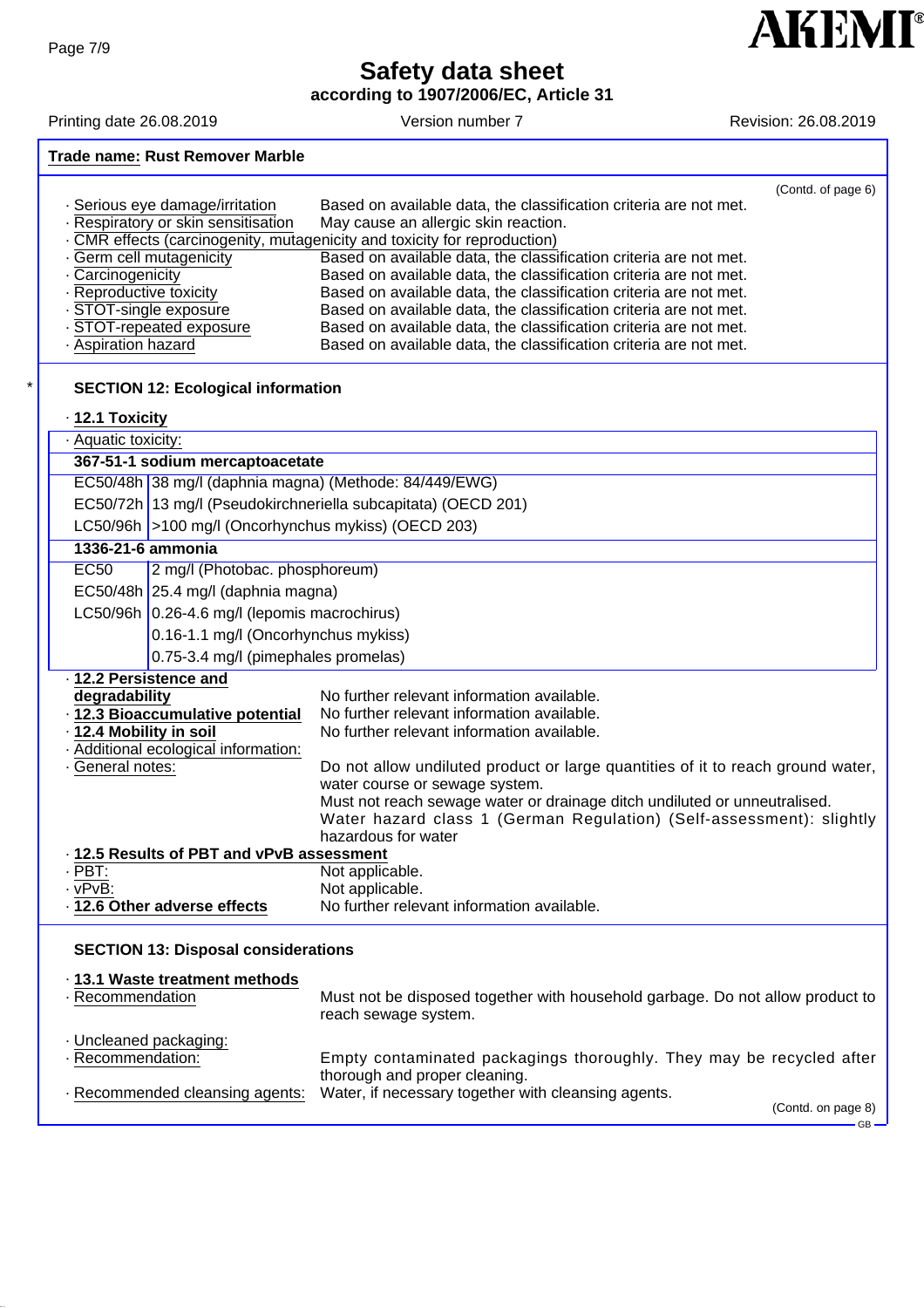**according to 1907/2006/EC, Article 31**

Printing date 26.08.2019 Version number 7 Printing date 26.08.2019

**AKEMI**<sup>®</sup>

| <b>Trade name: Rust Remover Marble</b>                                                                                                      |                                                                                                                        |
|---------------------------------------------------------------------------------------------------------------------------------------------|------------------------------------------------------------------------------------------------------------------------|
|                                                                                                                                             | (Contd. of page 7)                                                                                                     |
| <b>SECTION 14: Transport information</b>                                                                                                    |                                                                                                                        |
| · 14.1 UN-Number<br>· ADR, IMDG, IATA                                                                                                       | <b>UN1760</b>                                                                                                          |
| 14.2 UN proper shipping name<br>· ADR<br>$\cdot$ IMDG, IATA                                                                                 | 1760 CORROSIVE LIQUID, N.O.S. (sodium mercaptoacetate)<br>CORROSIVE LIQUID, N.O.S. (sodium mercaptoacetate)            |
| 14.3 Transport hazard class(es)                                                                                                             |                                                                                                                        |
| · ADR, IMDG, IATA                                                                                                                           |                                                                                                                        |
|                                                                                                                                             |                                                                                                                        |
| · Class<br>· Label                                                                                                                          | 8 Corrosive substances.<br>8                                                                                           |
| 14.4 Packing group<br>· ADR, IMDG, IATA                                                                                                     | $\mathbf{III}$                                                                                                         |
| · 14.5 Environmental hazards:<br>· Marine pollutant:                                                                                        | No                                                                                                                     |
| 14.6 Special precautions for user<br>· Danger code (Kemler):<br>- EMS Number:<br>- Segregation groups<br>· Stowage Category<br>Stowage Code | Warning: Corrosive substances.<br>80<br>$F-A, S-A$<br>Ammonium compounds<br>SW2 Clear of living quarters.              |
| · 14.7 Transport in bulk according to Annex II of<br><b>Marpol and the IBC Code</b>                                                         | Not applicable.                                                                                                        |
| · Transport/Additional information:                                                                                                         |                                                                                                                        |
| ADR .<br>· Limited quantities (LQ)<br>Excepted quantities (EQ)                                                                              | 5L<br>Code: E1<br>Maximum net quantity per inner packaging: 30 ml<br>Maximum net quantity per outer packaging: 1000 ml |
| - Transport category<br>- Tunnel restriction code                                                                                           | $\overline{c}$<br>E                                                                                                    |
| · IMDG<br>· Limited quantities (LQ)<br>· Excepted quantities (EQ)                                                                           | 5L<br>Code: E1<br>Maximum net quantity per inner packaging: 30 ml<br>Maximum net quantity per outer packaging: 1000 ml |
| - UN "Model Regulation":                                                                                                                    | UN 1760 CORROSIVE LIQUID, N.O.S. (SODIUM<br>MERCAPTOACETATE), 8, III                                                   |

### **SECTION 15: Regulatory information**

### · **15.1 Safety, health and environmental regulations/legislation specific for the substance or mixture**

· Directive 2012/18/EU

· Named dangerous substances -

None of the ingredients is listed.